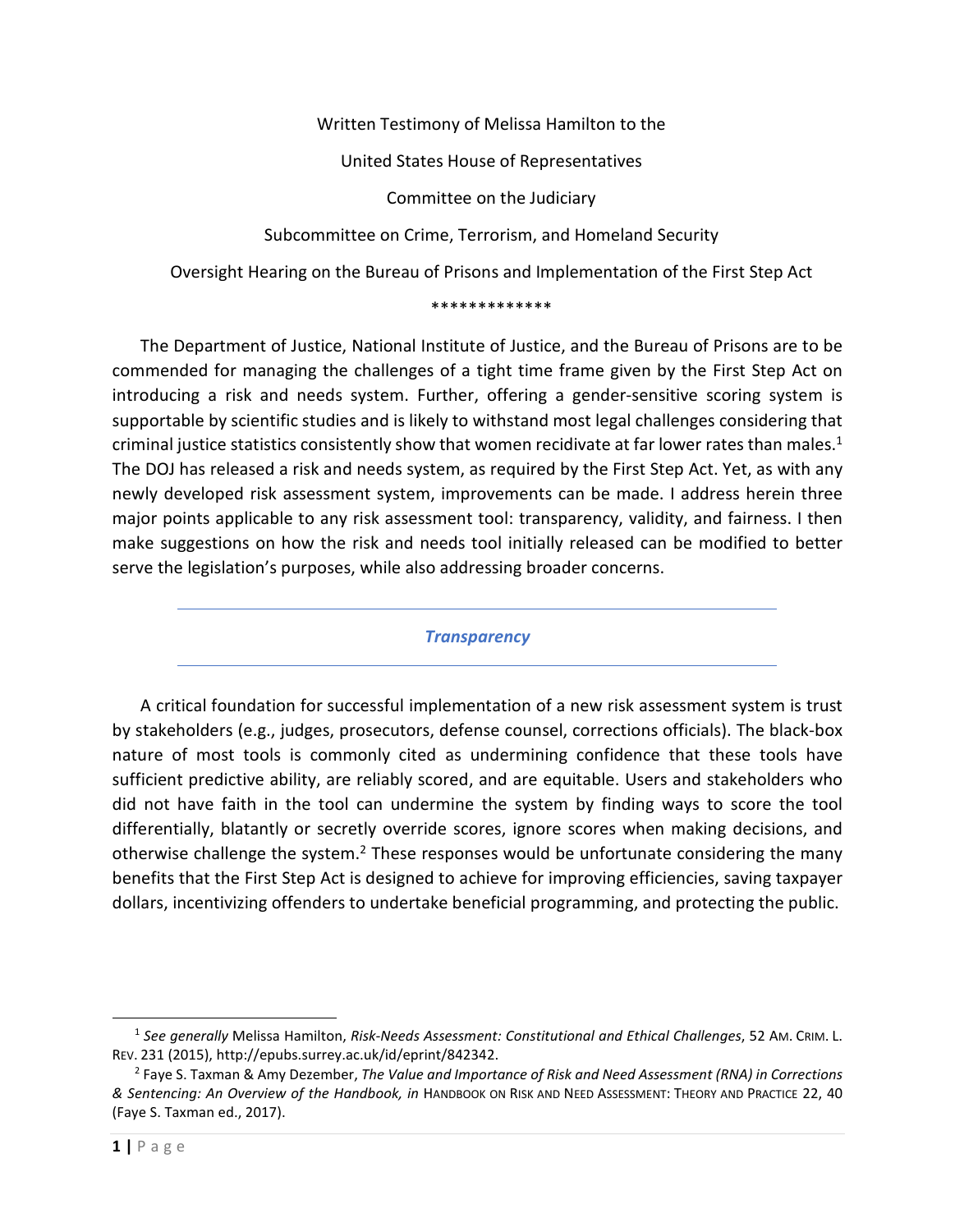The BOP can bolster stakeholder trust by doing more to gain their buy-in. Transparency is "critically" important to stakeholder and user acceptance.<sup>3</sup> External trust and support can further leverage proper use by internal staff.<sup>4</sup> One reason to focus on the inclusion of stakeholders is that successful implementation will require a significant cultural shift in the criminal justice agencies involved and those who participate in it.

Policymakers' need to know the subsequent strategies for public safety and recidivism reduction might begin with a simple question: Do risk assessment instruments reliably predict recidivism? The short answer, according to years and volumes of research, is resoundingly: yes. But we must be mindful of what saying yes may mean. Adoption of a risk assessment tool goes hand-in-hand with fundamentally altering approaches to reentry and correctional management, supervision, services, and more broadly criminal justice practice. Ultimately, the process of implementing risk assessments within an agency should consist of more than simply adding a tool to the agency portfolio; it should result in a shift of corrections culture, practices, and policies.<sup>5</sup>

Reference will be made herein to a report titled *The First Step Act of 2018: Risk and Needs Assessment System* issued by the DOJ on July 19, 2019 ("DOJ Report"). The DOJ Report implies that involved agencies have been transparent by reporting on a variety of information points about PATTERN. It is appreciated that the DOJ Report is clear about the point scoring system. It is also the case that the DOJ Report provides some statistics on its validation and recidivism results. However, the DOJ Report is lacking in so many other transparency areas and, as a result, the buy-in and confidence of key stakeholders may be lacking.

For example, the National Association of Criminal Defense Lawyers has submitted a FOIA request on October 8, 2019, to release the datasets on which PATTERN was developed and validated. Independent audits by third parties is consistently highlighted as a key mechanism for trust in risk assessment tools. Releasing criminal justice datasets for independent researchers to conduct audits is not novel. The U.S. Sentencing Commission, for example, releases its datasets quarterly and annually with a host of specific information on offending behavior, sociodemographic information, and sentencing outcomes. It is not evident that there have been any negative consequences to such practices.

The datasets requested are readily available. They have already been anonymized and delivered to the external PATTERN developers. Hence, there is no obvious burden to personnel

<sup>3</sup> Faye S. Taxman & Amy Dezember, *The Value and Importance of Risk and Need Assessment (RNA) in Corrections & Sentencing: An Overview of the Handbook, in* HANDBOOK ON RISK AND NEED ASSESSMENT: THEORY AND PRACTICE 22, 37 (Faye S. Taxman ed., 2017).

<sup>4</sup> Faye S. Taxman & Amy Dezember, *The Value and Importance of Risk and Need Assessment (RNA) in Corrections & Sentencing: An Overview of the Handbook, in* HANDBOOK ON RISK AND NEED ASSESSMENT: THEORY AND PRACTICE 22, 47 (Faye S. Taxman ed., 2017).

<sup>5</sup> Faye S. Taxman & Amy Dezember, *The Value and Importance of Risk and Need Assessment (RNA) in Corrections & Sentencing: An Overview of the Handbook, in* HANDBOOK ON RISK AND NEED ASSESSMENT: THEORY AND PRACTICE 22, 22 (Faye S. Taxman ed., 2017).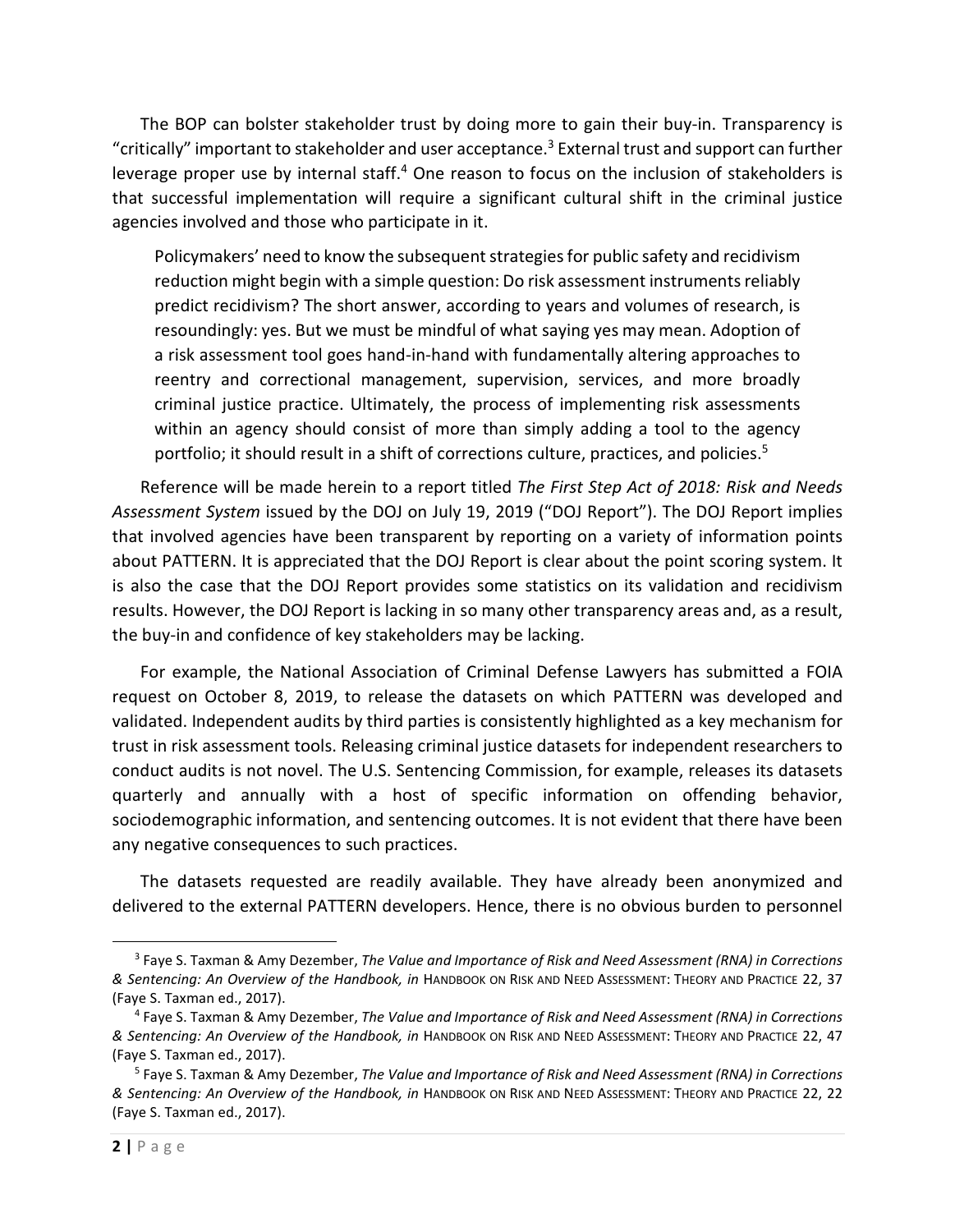or resources for the BOP and NIJ to publicly release these datasets. Doing so would be consistent with the First Step Act's intention regarding public availability of detailed information about the BOP risk and needs system developed and implemented under the legislation. The datasets would allow researchers to replicate the data points in the DOJ report, which is particularly important considering the existence of multiple data errors evident therein. Independent researchers would also then be able to calculate a host of measures that are absent in the DOJ Report yet are relevant to a more holistic analysis of the validity, reliability, and equity of the PATTERN tool as it exists. Further discussion about what a third party audit may helpfully reveal is discussed later herein.

Issues with transparency are also evident with the DOJ Report containing citations to papers that are not publicly available (e.g., reports cited at note 8 on page 64 and note 25 on page 66). The Brennan Center for Justice in a submission to the NIJ concerning PATTERN dated September 3, 2019 complains that it requested release of information on the BRAVO/BRAVO-R tools that the DOJ Report indicates are foundations for PATTERN (e.g., note 8 on page 64 of the DOJ Report), yet were rebuffed because of proprietary claims. This initial assertion of secrecy is deeply concerning.

*Validity* 

The terms "validation" and a "validated tool" imply a strength of predictive ability. Yet, in reality, the terms only refer to a tool that can perform slightly better than chance. Thus, a validated tool simply means one that distinguishes recidivists from non-recidivists marginally better than the proverbial flip of a coin.<sup>6</sup>

The DOJ Report claims that PATTERN has been "validated." It uses as its primary basis for such claim a metric known as the area under the curve (AUC). The AUC is derived from a statistical plotting of true positives and false positives across a risk tool's rating system.<sup>7</sup> More specifically, the AUC is a discrimination index that represents the probability that a randomly selected recidivist received a higher risk classification than a randomly selected non-recidivist.<sup>8</sup> The size of the risk scale differential between them is irrelevant; as long as the risk classification of the

<sup>6</sup> KiDeuk Kim & Grant Duwe, *Improving the Performance of Risk Assessments*, *in* HANDBOOK ON RISK AND NEED ASSESSMENT: THEORY AND PRACTICE 189, 217 (Faye S. Taxman ed., 2017).

<sup>7</sup> Jay P. Singh, *Predictive Validity Performance Indicators in Violent Risk Assessment*, 31 BEHAV. SCI. & L. 8, 15 (2013).

<sup>8</sup> Jay P. Singh et al., *Measurement of Predictive Validity in Violence Risk Assessment Studies*, 31 BEHAV. SCI.& L. 55, 64 (2013).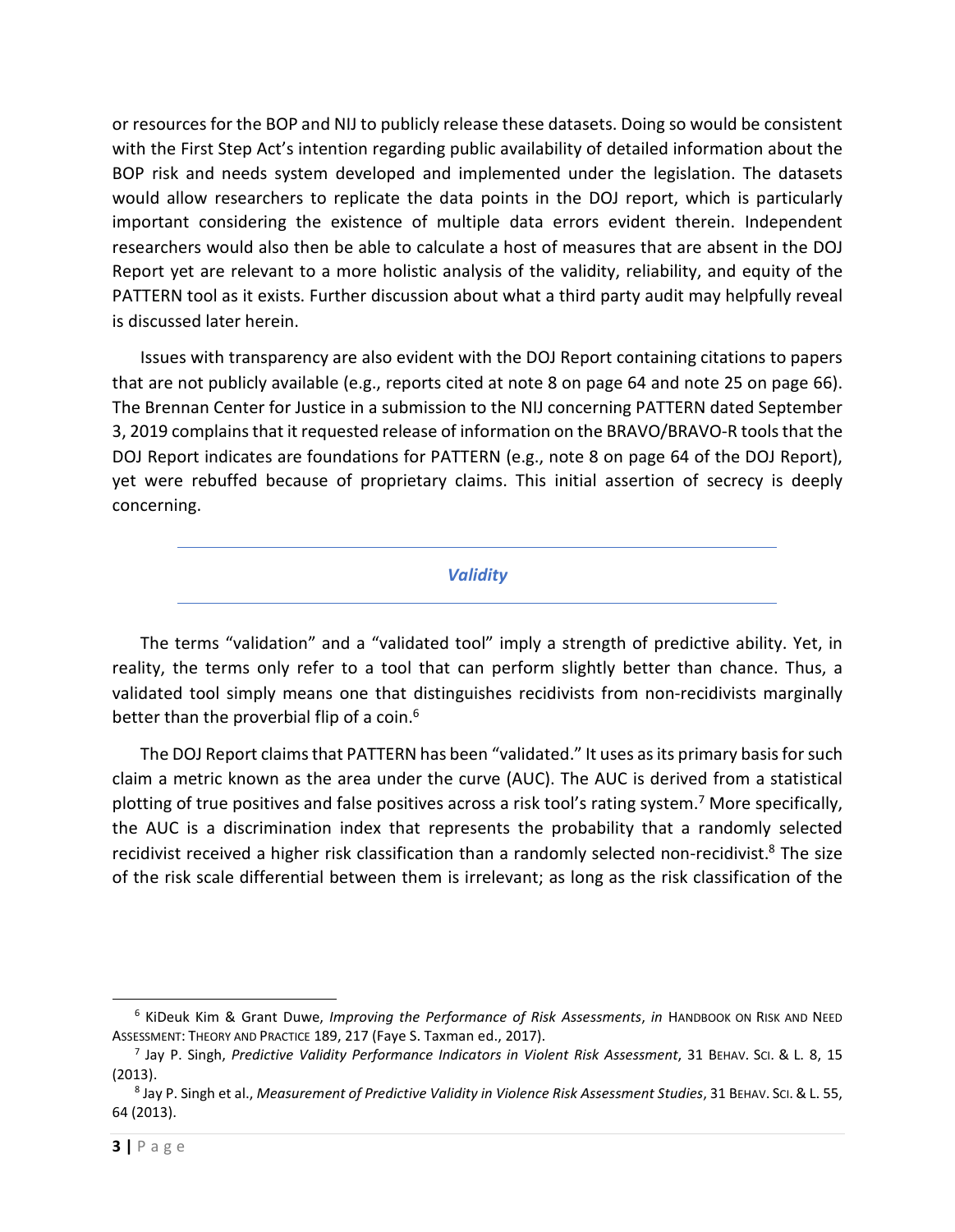recidivism is even minimally higher, it will count positively toward the AUC.<sup>9</sup> The PATTERN AUC shows it performs better than chance and thus the DOJ Report declares it is thereby validated.

However, the AUC has serious limitations and thus cannot present a holistic portrait of a tool's abilities.<sup>10</sup> Validity has two main features: discrimination and calibration. *Discrimination* indicates the tool's ability to distinguish recidivists from non-recidivists. Discrimination, thus, represents the tool's relative accuracy (in terms of the ability to differentiate recidivisms from nonrecidivists). Discrimination is retrospective in nature as it is calculated after the recidivists and non-recidivists are identified. In other words, discrimination determines how well the tool would have classified the recidivists versus the non-recidivists.

In contrast, *calibration* concerns how accurate the tool statistically estimates recidivism, and it measures the tool's absolute predictive accuracy. Calibration is prospective (i.e., forward looking) by indicating how well a tool predicts future recidivism. Hence, discrimination and calibration offer distinct contributions to judging a tool's validity. As a result, a tool may vary in how well it meets either of these metrics.

A scale that ranks well, but systematically overestimates or underestimates risk might have good discriminative properties but be poorly calibrated to the population under examination; in contrast, a very simple scale (e.g., one that merely divided offenders into ever violent/never violent, or male/female groups) might be very well-calibrated but have only modest discriminative validity.<sup>11</sup>

An analogy may be useful here. Take a bathroom scale. Suggest you have two people, one of whom is clearly heavier than the other. Each gets on the scale and the weight given the heavier person is, indeed, higher than that of the lighter person. But the scale mistakenly begins at 50 pounds rather than 0 pounds. Thus the scale gives the heavier person a weight of 250 pounds when in reality the person weights 200 pounds. The scale discriminates between the two but is not calibrated well. It overestimates actual weight.

The AUC is a simple metric for discrimination. It provides little information on calibration. The AUC has further limits. The AUC cannot calculate how well an instrument selects those at medium or high risk.<sup>12</sup> The AUC can indicate performance better than chance even if no recidivists were ranked as medium and/or high risk. The AUC regrettable fails to distinguish between types of errors. Whether the errors are predominantly false positives or false negatives is simply not picked up in this single statistic. False positives are wrongful predictions of recidivism while false negatives are wrongful predictions of non-recidivism. But these differences likely matter to officials who generally have an interest in whether they prefer a higher rate of false positives

<sup>&</sup>lt;sup>9</sup> Philip D. Howard, *The Effect of Sample Heterogeneity and Risk Categorization on Area Under the Curve Predictive Validity Metrics*, 44 CRIM. JUST. & BEHAV. 103, 107-08 (2017).

<sup>10</sup> Jay P. Singh, *Predictive Validity Performance Indicators in Violent Risk Assessment*, 31 BEHAV. SCI. & L. 8, 16-18 (2013).

<sup>11</sup> Philip D. Howard, *The Effect of Sample Heterogeneity and Risk Categorization on Area Under the Curve Predictive Validity Metrics*, 44 CRIM. JUST. & BEHAV. 103, 105 (2017).

<sup>12</sup> Jay P. Singh, *Predictive Validity Performance Indicators in Violent Risk Assessment*, 31 BEHAV. SCI. & L. 8, 17 (2013).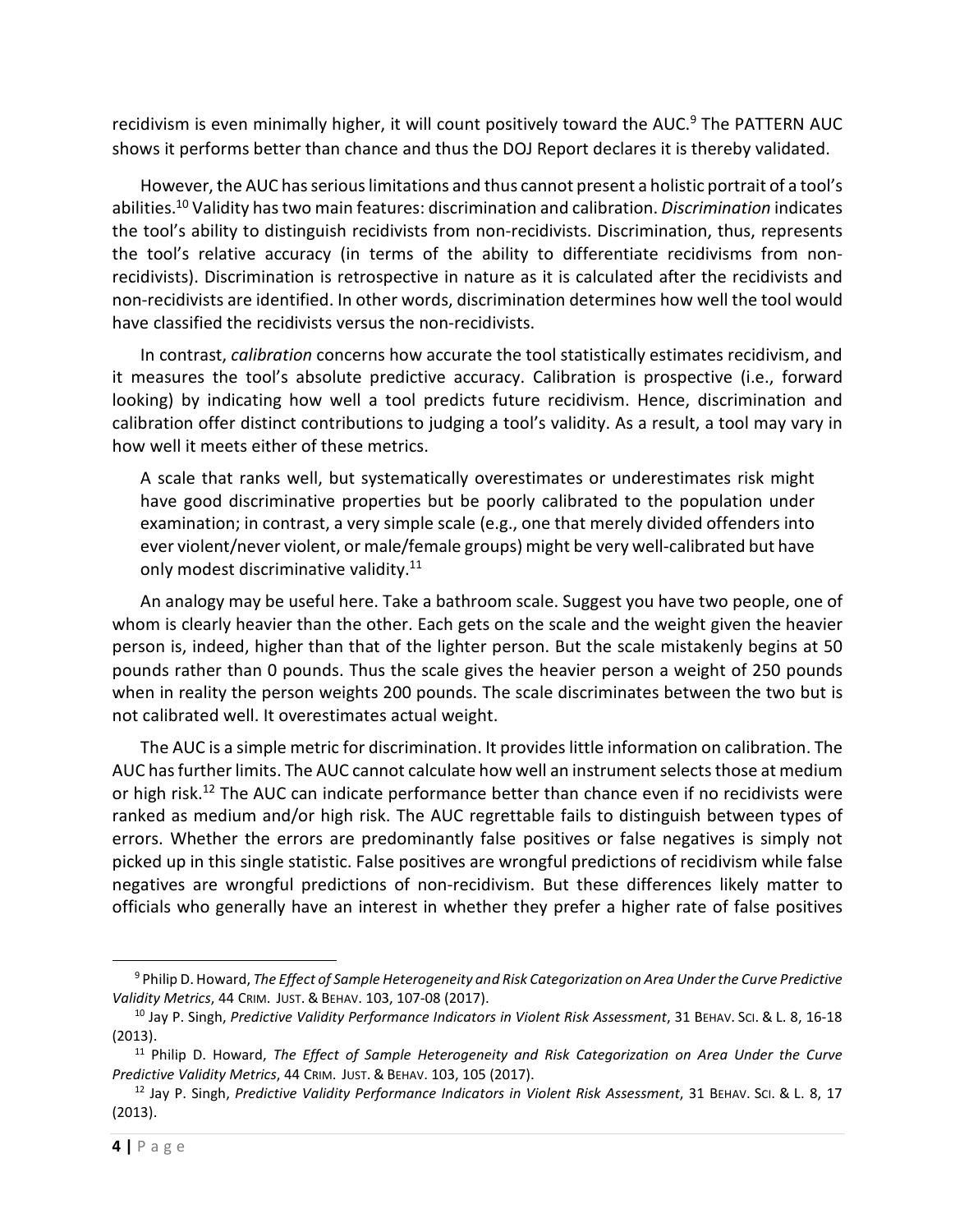versus false negatives.<sup>13</sup> Another flaw is that AUC accuracy rates between groups may be comparable, but the type of error may differ between groups. As an example, equivalent AUCs will mask whether one group has a higher rate of false positives, yet another a higher rate of false negatives.<sup>14</sup>

The disadvantages of the AUC in judging a tool's validity is well known. Here, we can draw on prior reports by the two external consultants hired to create PATTERN's: Dr. Zachary Hamilton and Dr. Grant Duwe. Each has previously written about such limitations. Hamilton has previously warned about "the mark of 'validated' [by an AUC as] a criterion that is rather easily achieved" as being slightly better than chance even though this may be a "*trivial* and *unexceptional accomplishment*."<sup>15</sup> Duwe agrees, writing that the AUC mark of validation may be "not practically meaningful" and that reliance upon it is "simple-minded."<sup>16</sup> Further, Duwe notes that the AUC is "casually misinterpreted as the probability that the [tool] accurately predicts who will reoffend and who will not. In other words, it is a measure of how well a risk assessment instrument can rank order recidivists and non-recidivists regardless of the predicted (absolute) risk."<sup>17</sup>

[T]he AUC has the disadvantage of not being able to tell how likely individuals are to reoffend, which is a feature of well-calibrated risk assessment instruments. Calibration refers to the extent to which the predicted probabilities of risk agree with the occurrence of an actual outcome.<sup>18</sup>

Hence, Duwe argues that researchers "recognize the importance of not relying solely on the summary AUC" to evaluate a tool's performance.<sup>19</sup> Indeed, in the same article and others, Duwe actually computes preferred validity measures. In agreement, as a result of these limitations Hamilton has encouraged tool "creators to look to additional metrics of discrimination, calibration and accuracy to assure users of their instrument's strengths and weaknesses."<sup>20</sup> In sum, a claim about achieving a certain AUC level is far from a conclusive or holistic endorsement to support a claim that a tool is well-validated. For some unknown reason, the DOJ Report fails to follow through on providing evidence of these better visions of how well PATTERN performs from discrimination and calibration purposes.

<sup>&</sup>lt;sup>13</sup> Jorge M. Lobo et al., *AUC: A Misleading Measure of the Performance of Predictive Distribution Models*, 17 GLOBAL ECOLOGY & BIOGEOGRAPHY 145, 146 (2008).

<sup>14</sup> Solon Barocas et al., *Big Data, Data Science, and Civil Rights* (2017), https://arxiv.org/pdf/1706.03102.

<sup>15</sup> Zachary Hamilton et al., *Customizing Criminal Justice Assessments*, *in* HANDBOOK ON RISK AND NEED ASSESSMENT: THEORY AND PRACTICE 536, 569 (Faye S. Taxman ed., 2017) (emphasis in original).

<sup>16</sup> KiDeuk Kim & Grant Duwe, *Improving the Performance of Risk Assessments*, *in* HANDBOOK ON RISK AND NEED ASSESSMENT: THEORY AND PRACTICE 189, 216 (Faye S. Taxman ed., 2017).

<sup>17</sup> KiDeuk Kim & Grant Duwe, *Improving the Performance of Risk Assessments*, *in* HANDBOOK ON RISK AND NEED ASSESSMENT: THEORY AND PRACTICE 189, 206 (Faye S. Taxman ed., 2017).

<sup>18</sup> KiDeuk Kim & Grant Duwe, *Improving the Performance of Risk Assessments*, *in* HANDBOOK ON RISK AND NEED ASSESSMENT: THEORY AND PRACTICE 189, 206-07 (Faye S. Taxman ed., 2017).

<sup>19</sup> KiDeuk Kim & Grant Duwe, *Improving the Performance of Risk Assessments*, *in* HANDBOOK ON RISK AND NEED ASSESSMENT: THEORY AND PRACTICE 189, 217 (Faye S. Taxman ed., 2017).

<sup>20</sup> Zachary Hamilton et al., *Customizing Criminal Justice Assessments*, *in* HANDBOOK ON RISK AND NEED ASSESSMENT: THEORY AND PRACTICE 536, 596 (Faye S. Taxman ed., 2017).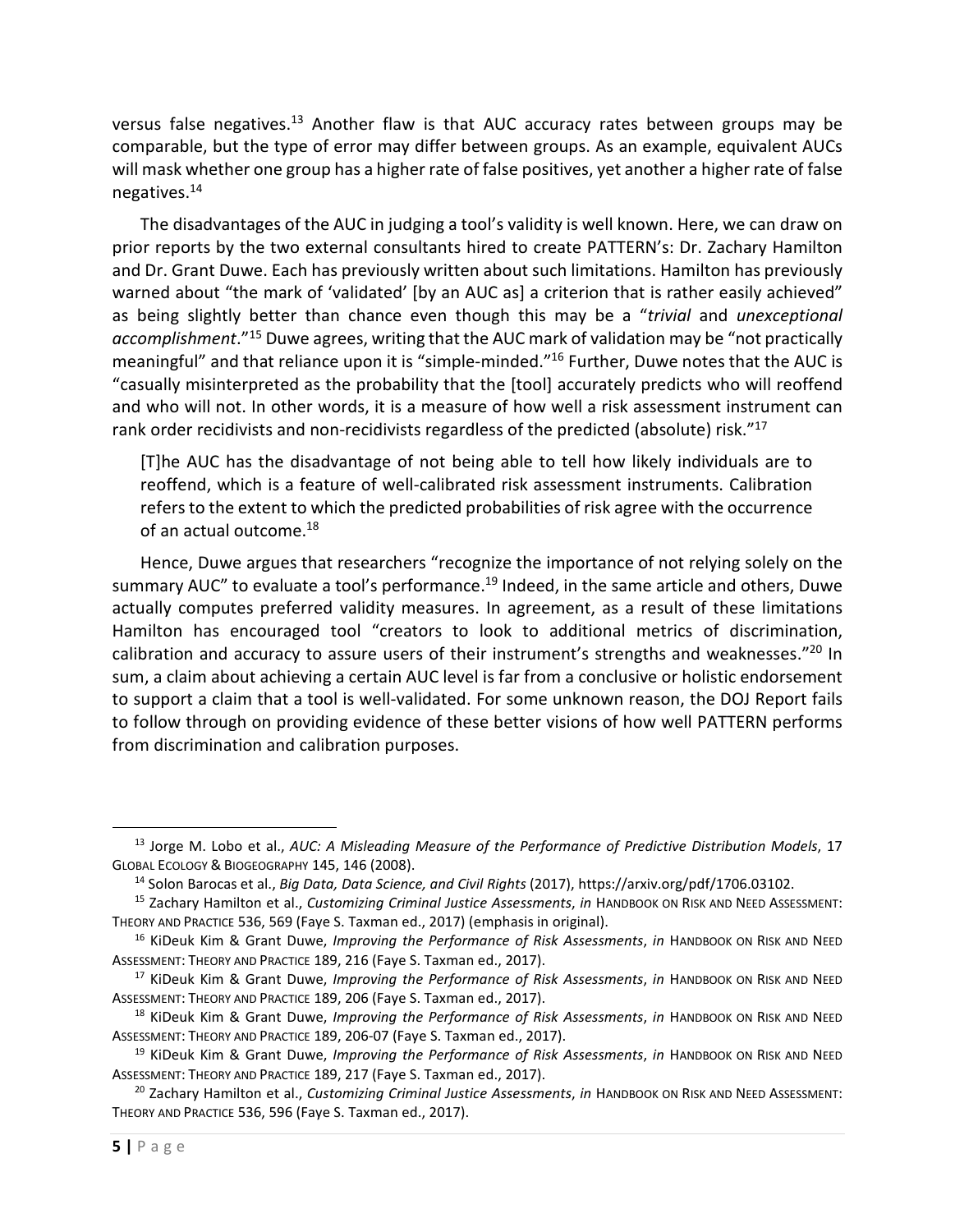## *Error Rates*

The DOJ Report contains some numerical evidence that permits a third party to calculate relevant performance metrics beyond the AUC. Several measures of discrimination and calibration require the use of what is referred to in the risk assessment literature as a contingency table. It is also known as a 2 × 2 table because it has two rows and two columns. Table 1 provides the elements to a contingency table.

Table 1

# A Contingency Table to Compute Error Rates

|            |                            | Recidivist                               | <b>Non-Recidivist</b>               |                                      |
|------------|----------------------------|------------------------------------------|-------------------------------------|--------------------------------------|
| Assessment | High/Medium<br><b>Risk</b> | <b>True Positives</b><br>(TP)            | <b>False Positives</b><br>(FP)      | <b>False Discovery</b><br>Rate (FDR) |
|            | Minimum/Low<br><b>Risk</b> | False Negatives   True Negatives<br>(FN) | (TN)                                | <b>False Omission</b><br>Rate (FOR)  |
|            |                            | <b>False Negative</b><br>Rate (FNR)      | <b>False Positive</b><br>Rate (FPR) |                                      |

The internal boxes in the contingency table require four statistics:

- TP are true positives, those correctly predicted to recidivate.
- FP are false positives, those wrongly predicted to recidivate.
- TN are true negatives, those correctly predicted not to recidivate.
- FN are false negatives, those wrongly predicted not to recidivate.

These four measures (TP, FP, TN, FN) require that one create two dichotomous (dividing a whole into two parts) factors. One is whether one is a recidivist or a non-recidivist, as in recidivist = yes or no. The other is the risk level. PATTERN has four risk levels (minimum, low, medium, high). The most appropriate way to divide risk levels is to combine medium and high into a group as the predicted recidivists and then combine the minimum with low into another grouping as the predicted non-recidivists. These recidivist and non-recidivists groupings are justified as the First Step Act provides substantive consequences to those whose risk scores land them in minimum and low, on the one hand, versus in medium and high categories, on the other.

The external figures in the contingency table are error rates which are computed using the numbers from the internal boxes. Table 2 conceptualizes them.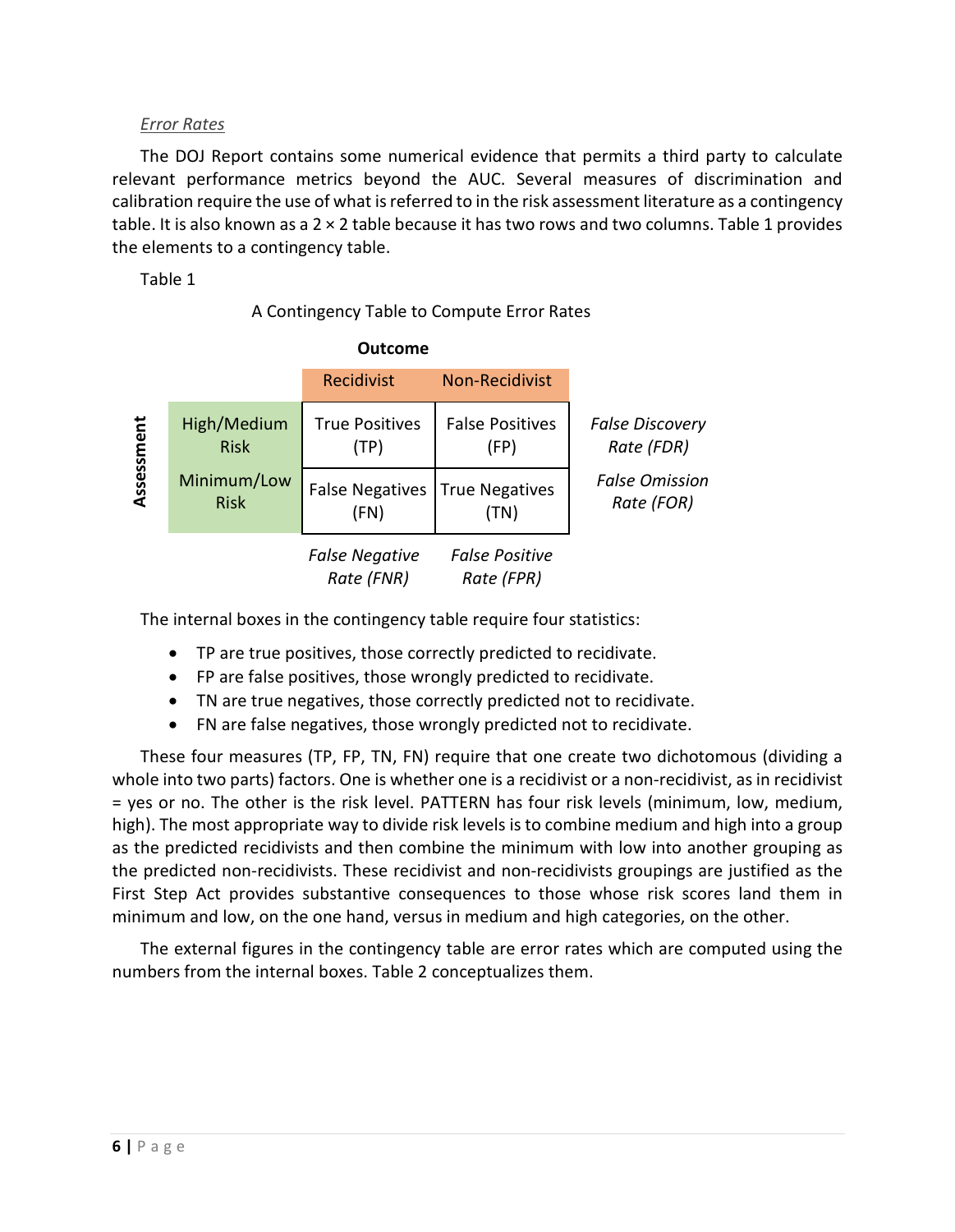| <b>False Positive Rate</b><br>(FPR)  | Retrospective;<br>a measure of<br>discrimination | Of those known to be non-recidivists, what<br>percentage was classified as higher risk? |
|--------------------------------------|--------------------------------------------------|-----------------------------------------------------------------------------------------|
| <b>False Negative Rate</b><br>(FNR)  | Retrospective;<br>a measure of<br>discrimination | Of those known to be recidivists, what<br>percentage was classified as lower risk?      |
| <b>False Discovery Rate</b><br>(FDR) | Prospective; a<br>measure of<br>calibration      | Of those classified as higher risk, what<br>percentage did not recidivate?              |
| <b>False Omission Rate</b><br>(FOR)  | Prospective; a<br>measure of<br>calibration      | Of those classified as lower risk, what<br>percentage become recidivists?               |

Notice that the first two of these measures (FPR and FNR) are retrospective in nature in that they are computed after knowing which offenders actually did (or did not) recidivate. The FPR and FNR are calculated in the columns in the contingency table. The second two (FDR and FOR) are prospective in that they look at the groups as predicted to reoffend (or not) and whether they actually did go onto recidivate. The FDR and FOR are calculated in the rows of the contingency tables. The more exact computations of these error rates are compiled in Table 3.

## Table 3

| Definition(s)                     | <b>Measure</b>             | Calculation            |
|-----------------------------------|----------------------------|------------------------|
| False negative error rate balance | False Negative Rate (FNR)  | <b>FN</b><br>$FN + TP$ |
| False positive error rate balance | False Positive Rate (FPR)  | <b>FP</b><br>$FP + TN$ |
| Type I Error                      | False Discovery Rate (FDR) | <b>FP</b><br>$FP + TP$ |
| Type II Error                     | False Omission Rate (FOR)  | <b>FN</b><br>$FN + TN$ |

Before revealing the various error rates in PATTERN, a bit more context is required. The DOJ Report outlines four risk scales: (1) general recidivism for males, (2) violent recidivism for males, (3) general recidivism for females, (4) violent recidivism for females. These scales have much overlap in risk factors, but not entirely, and their numeric scoring systems (i.e., points assigned) vary across the four.<sup>21</sup> However, these four scales do not determine a person's final risk category that drives whether they are eligible for significant rewards under the First Step Act. Instead, final risk categories were created by combining the risk outcomes from the general and violent

<sup>21</sup> DOJ Report Chapter 3, Table 2.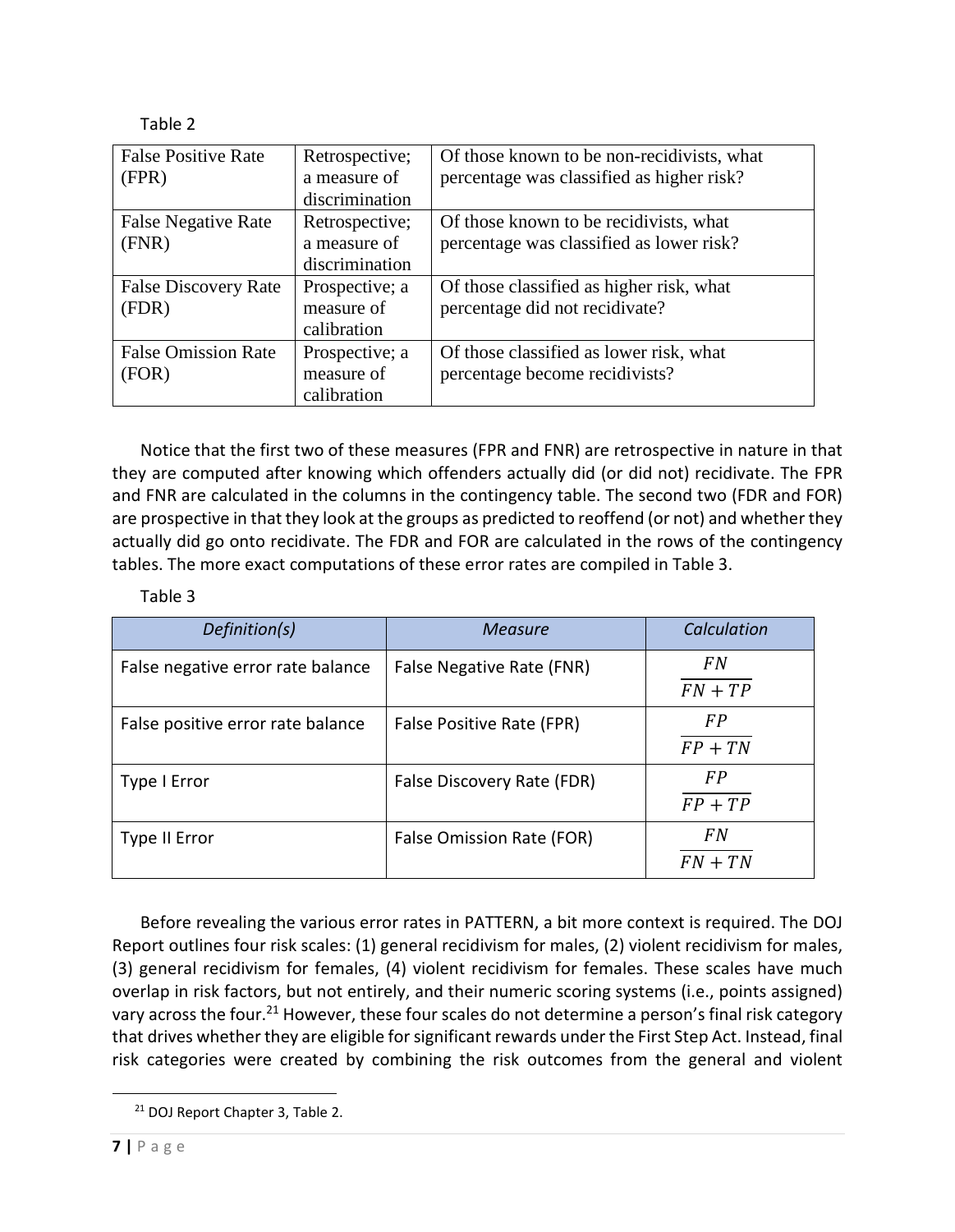recidivism scales (by gender). According to the DOJ Report, it appears that the final risk categories are assigned as follows:

# Final (Combined) Risk Outcome

- If minimum risk on both scales, then minimum risk outcome overall
- If less than medium risk on both scales, then low risk outcome overall
- If high risk on either scale, then high risk outcome overall
- All other cases, medium risk outcome overall

The error rates provided below, therefore, use the final risk categories as the relevant measure. In sort of reverse engineering the data provided in the DOJ Report<sup>22</sup>, these error rates are shown here in Tables 4(a) and 4(b) for general and violent recidivism, respectively. (For these tables, the genders are combined as they are in relevant part of the DOJ Report.)

Table 4(a)

Error Rates in PATTERN

General Recidivism

 **Outcome** 



Notice the FPR and FDR, both of which are about erroneously classifying individuals as higher risk (combining medium and high risk categories), are at about an error rate of one-third (i.e., 32% and 34%). The FNR and FOR, which are about erroneously classifying individuals as lower risk (combining minimum and low risk) occurs over one-fifth of the time (i.e., 23% and 22%). One can observe that for general recidivism, false positives are more "acceptable" than false negatives.

Two other relevant metrics can supplement our understanding. One is the cost ratio, which shows whether a tool produces a greater number of false positives over false negatives. Indeed, the cost ratio of false positives over false negatives for PATTERN general recidivism is 1.7, indicating almost twice as many false positives as false negatives. Another way to judge calibration is to compare a tool's predicted recidivism rate to the actual observed recidivism rate.

<sup>22</sup> DOJ Report Chapter 3, Table 5.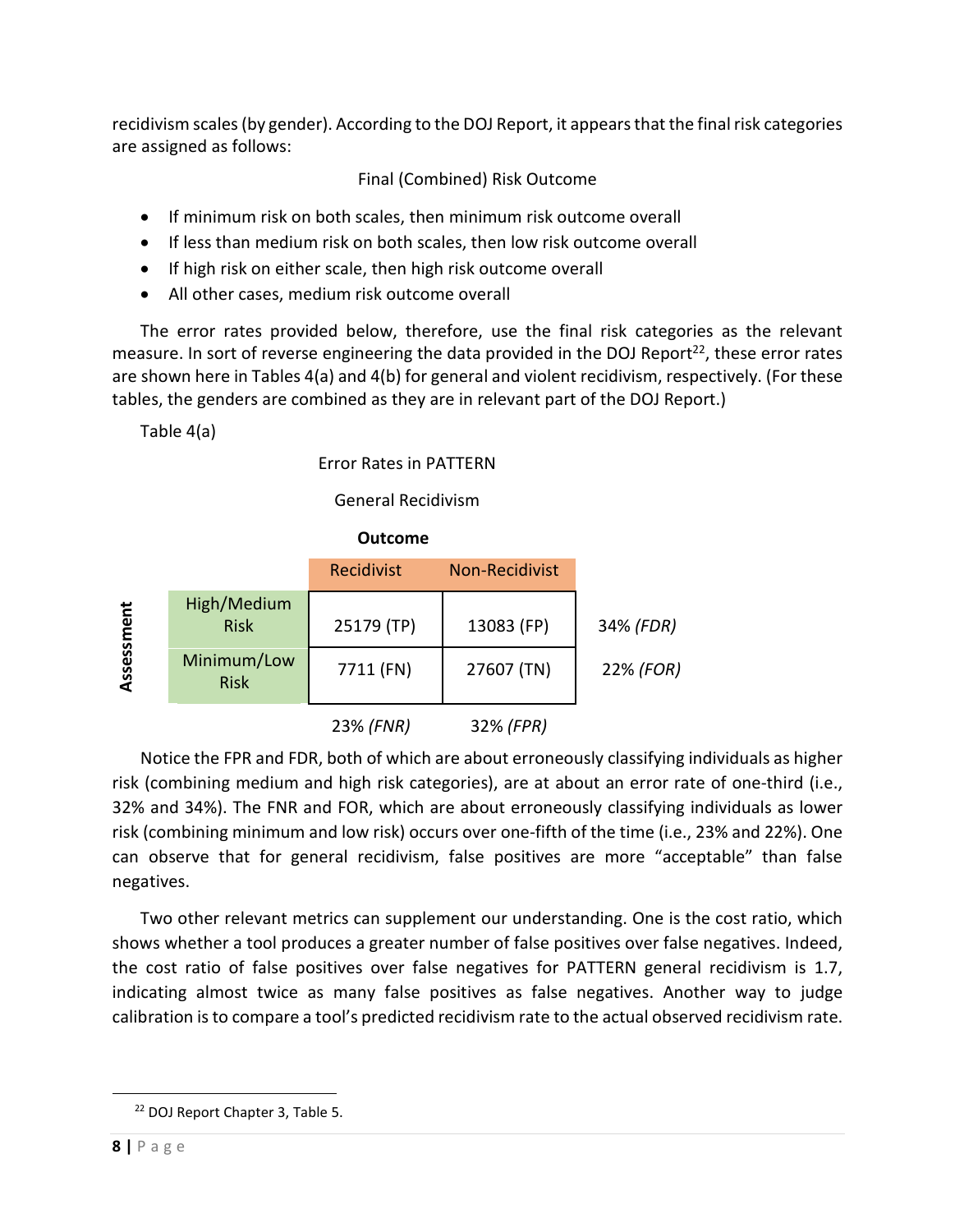We can observe a calibration issue as the tool predicts a 52% general recidivism rate while 45% did reoffend.<sup>23</sup> In other words, PATTERN over overpredicts general recidivism risk.

Next, Table 4(b) provides error rates for PATTERN with violent recidivism.

Table 4(b)

# Violent Recidivism

|            |                            | <b>Outcome</b>    |                       |           |
|------------|----------------------------|-------------------|-----------------------|-----------|
|            |                            | <b>Recidivist</b> | <b>Non-Recidivist</b> |           |
| Assessment | High/Medium<br><b>Risk</b> | 9352 (TP)         | 28910 (FP)            | 76% (FDR) |
|            | Minimum/Low<br><b>Risk</b> | 1383 (FN)         | 33935 (TN)            | 4% (FOR)  |
|            |                            | 13% (FNR)         | 46% (FPR)             |           |

PATTERN has significantly large error rates for its higher risk attributions for violent recidivism. The retrospective False Positive Rate is 46% while the prospective False Discovery Rate is 76%. The error rates for lower risk attributions are small. Clearly, the final risk categories are not reasonably predicting violent reoffending.

The cost ratio of false positives over false negatives is 20.9, indicating a significant preference for false positives. Then, PATTERN predicts 52% will violently recidivate, while only 15% did. This is a significant overprediction of violent reoffending overall.

It would likely be informative to stakeholders to understand what such error rates may be across racial groups. In other words, is the false positive rate higher or lower for Whites as compared to African-Americans or Hispanics? This type of analysis would help confirm the DOJ Report's claim that PATTERN is racially fair. Unfortunately, the DOJ Report does not provide the numbers to be able to make those calculations. This is a significant example of a gap in transparency.

# *Dimensions of Risk*

Importantly, one should be aware of the significantly limited nature of what PATTERN predicts. Even advocates of evidence-based practices acknowledge that a key question is measuring the risk of what?<sup>24</sup> PATTERN predicts the probability of a single event: any recidivism, which it defines as any arrest (serious or nonserious) or return to prison (e.g., technical violation).

<sup>&</sup>lt;sup>23</sup> The 45% general recidivism figure here is slightly off of the 47% recidivism statistic reported in the DOJ Report because the exact numbers in this document were based on percentages given in the DOJ Report that did not include decimals to allow more precise figures here.

<sup>24</sup> Jordan M. Hyatt et al., *Reform in Motion: The Promise and Perils of Incorporating Risk Assessments and Cost-Benefit Analysis into Pennsylvania Sentencing*, 49 DUQ. L. REV. 707, 743 (2011).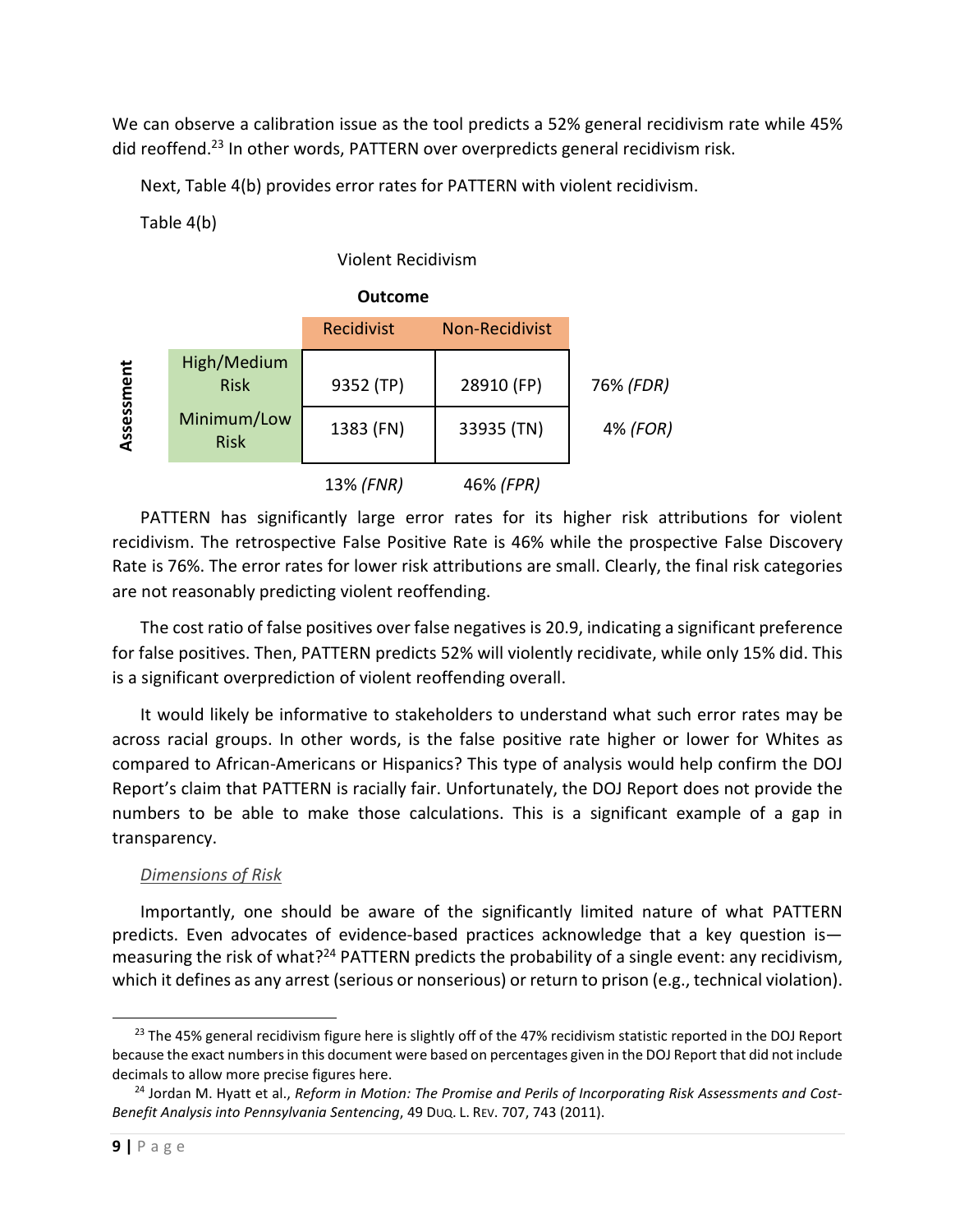Presumably, though, the concept of risk that is the foundation of the First Step Act is not some singular feature focused solely on an abstract likelihood of being charged with some infraction at some point in the future. Instead, at least six different dimensions of risk are conceivably pertinent. Probability is only one of them. The other important dimensions include offense type (e.g., terrorism, violent, property, white collar, drugs), severity of harm, imminence, frequency, and duration of offending.<sup>25</sup> Unfortunately, PATTERN ignores most of those additional, yet important, dimensions. While PATTERN has a violence scale, it counts any serious or nonserious arrest for a violence-related offense, which presumably then includes minor threats or assaults.

### *Reliability*

Another critical component of accuracy is entirely missing from the DOJ Report. Reliability refers here to consistency in scoring a tool across evaluators. A desirable trait exists whereby the same individual will receive the same score by different evaluators. A PATTERN developer has confirmed the salience of this aspect, writing in another article: "One of the important first steps in implementing a risk assessment instrument is to ensure that the instrument is administered consistently by those who collect and score risk factors."<sup>26</sup> Indeed, the developer (correctly) concedes that reliability and validity are the two principal properties to evaluate the ability of the instrument.<sup>27</sup> An unreliable tool will undermine its validity. The most common metric is the interrater reliability score to check for the degree of consistency in scoring between raters.<sup>28</sup> As the DOJ Report makes no mention of inter-rater reliability, the (limited) validity measures it does provide remain suspect.

### *Fairness*

Algorithmic fairness is of growing interest as algorithms pervade society and public institutions. The literature now offers many different definitions about how to conceptualize and test for algorithmic fairness. The usual interest here is fairness across sociodemographic groups.

### *Statistical/Demographic Parity*

One of the most popular group fairness definitions is statistical parity. Statistical parity exists when the percentages of offenders predicted to recidivate and those predicted not to recidivate are the same across groups.<sup>29</sup> Hypothetically, if 40% of those assessed in one group are predicted

<sup>25</sup> Michael H. Fogel, *Violence Risk Assessment Evaluation: Practices and Procedures, in* HANDBOOK OF VIOLENCE RISK ASSESSMENT AND TREATMENT: NEW APPROACHES FOR FORENSIC MENTAL HEALTH PROFESSIONALS 41, 43 (Joel T. Andrade ed., 2009).

<sup>26</sup> Grant Duwe, *Why Inter-Rater Reliability Matters for Recidivism Risk Assessment* 2 (2017), https://psrac.bja.ojp.gov/ojpasset/Documents/PB-Interrater-Reliability.pdf.

 $^{27}$  *Id*.

<sup>28</sup> Zachary Hamilton et al., *Customizing Criminal Justice Assessments*, *in* HANDBOOK ON RISK AND NEED ASSESSMENT: THEORY AND PRACTICE 536, 568 (Faye S. Taxman ed., 2017).

<sup>29</sup> Richard Berk, *Accuracy and Fairness for Juvenile Justice Risks Assessments*, 16 J. EMPIRICAL LEG. STUD. 175, 184 (2019).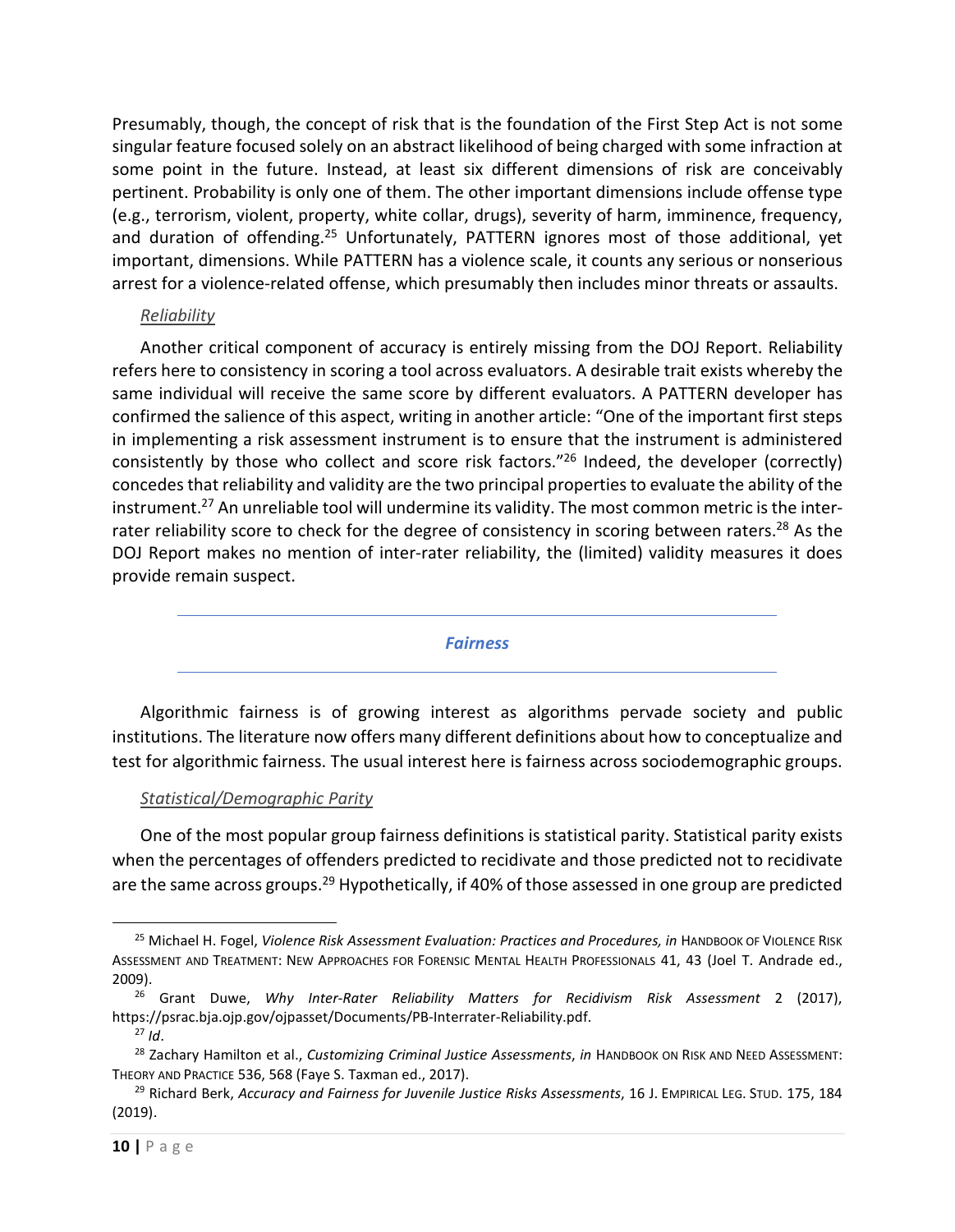to recidivate, statistical parity would require that the tool predict 40% of the other group to recidivate. The literature also refers to this measure of equity as demographic parity if the groups at issue are distinguished by some demographic characteristic (e.g., race, class, gender).<sup>30</sup> A lack of demographic parity suggests disparate treatment.

How does PATTERN fare on demographic parity? The same dichotomous groupings mentioned earlier are used here. PATTERN's combined medium and high risk categories comprise the predicted recidivists, while the minimum and low categories combined represent the predicted non-recidivists. Table  $5(a)^{31}$  shows the rates of predictions across race/ethnicity for males.



Table 5(a)

Table 5(a) evidences the lack of statistical/demographic parity of PATTERN for males. The tool predicts unequal proportions of recidivists across racial/ethnic groups, from 43% for White males, 53% for Hispanic males, and a significantly larger 73% for African-American males. Table 5(a) reflects another inequality. The First Step Act provides the greatest benefits to those scoring in the minimum and low risk categories. Notice that only 27% of African-Americans are able to gain the greatest benefits from the First Step Act, while more than twice that percentage, 57%, of Whites are eligible for those benefits. Indeed, PATTERN is significantly less likely (not shown in Table 5(a)) to classify White males into the extreme "High" risk category at 29%, compared to

<sup>30</sup> *See, e.g.*, James E. Johndrow & Kristian Lum, *An Algorithm for Removing Sensitive Information: Application to Race-Independent Recidivism Prediction*, 13 ANNALS APPLIED STAT. 189 (2019), https://www.epublications.org/ims/submission/AOAS/user/submissionFile/30728?confirm=1d6331c2.

<sup>&</sup>lt;sup>31</sup> This table is calculated from the DOJ Report Table 8. The percentages do not exactly match as the DOJ Report table does not add to 100% likely because of rounding.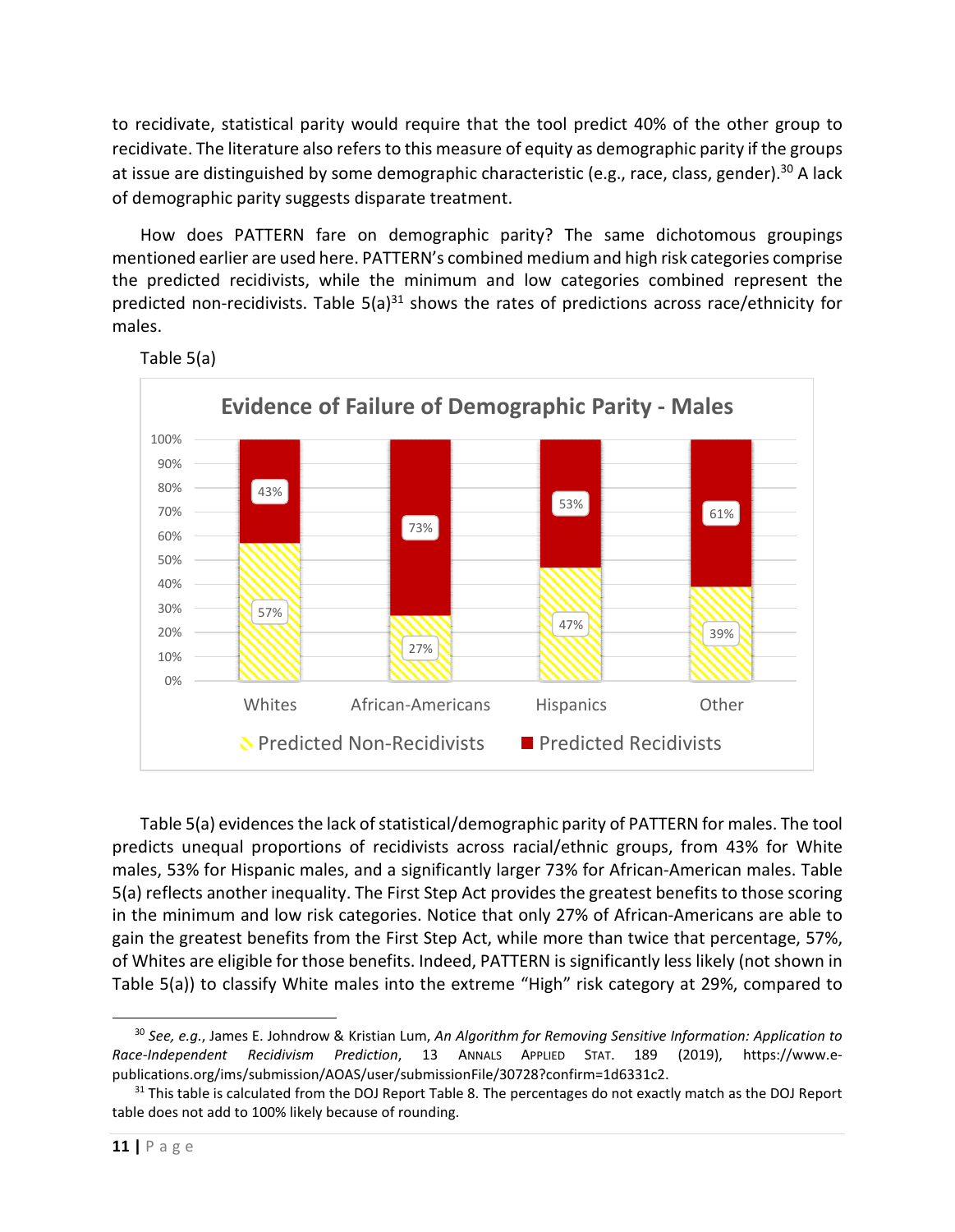53% of African-American males. This means that a African-American males are far less likely to ever earn the best incentives and rewards from the First Step Act.

The DOJ Report acknowledges a racial/ethnic disparity for males, though implicitly. The document uses the Relative Rate Index but does not discuss the adverse result in the text. Here, instead of again using the four racial/ethnic categories, the DOJ Report creates two groups: Whites and non-Whites. An RRI over 1.0 indicates disparity between groups.<sup>32</sup> The DOJ Report indicates an RRI of 1.54 for males,<sup>33</sup> which reflects racial disparity. Non-Whites are one-and-ahalf times more likely to be assessed as medium/high risk than Whites. Thus, non-Whites face substantially reduced opportunities to gain early release credits through the First Step Act. It is odd that RRIs were computed in this way of Whites versus non-Whites. A DOJ technical manual indicates that best practices dictate that the RRI be calculated separately for each minority group that comprises at least one percent of the total population scored. $34$  Thus, the document would more appropriately have calculated RRI's to compare Whites with African-Americans and Hispanics separately. The "Other" category used is also of concern. Native-Americans and Asian-Americans are often ignored racial groupings, yet each comprises greater than one percent of federal defendants and thus their numbers should separately have been included.

A vision of demographic parity for females is provided in Table 5(b).



Table 5(b)

<sup>32</sup> Zachary Hamilton et al., *Recrafting Youth Risk Assessment: Developing the Modified Positive Achievement Change Tool for Iowa*, DEVIANT BEHAV. (forthcoming 2019).

<sup>&</sup>lt;sup>33</sup> DOJ Report Chapter 3, Table 8.

<sup>34</sup> William Feyerherm et al., *Identification and Monitoring, in* Dept. of Just. Office of Juvenile Justice and Delinquency Prevention, DISPROPORTIONATE MINORITY CONTACT TECHNICAL ASSISTANCE MANUAL 1-1, 1-2, 3 (4<sup>th</sup> ed. 2009).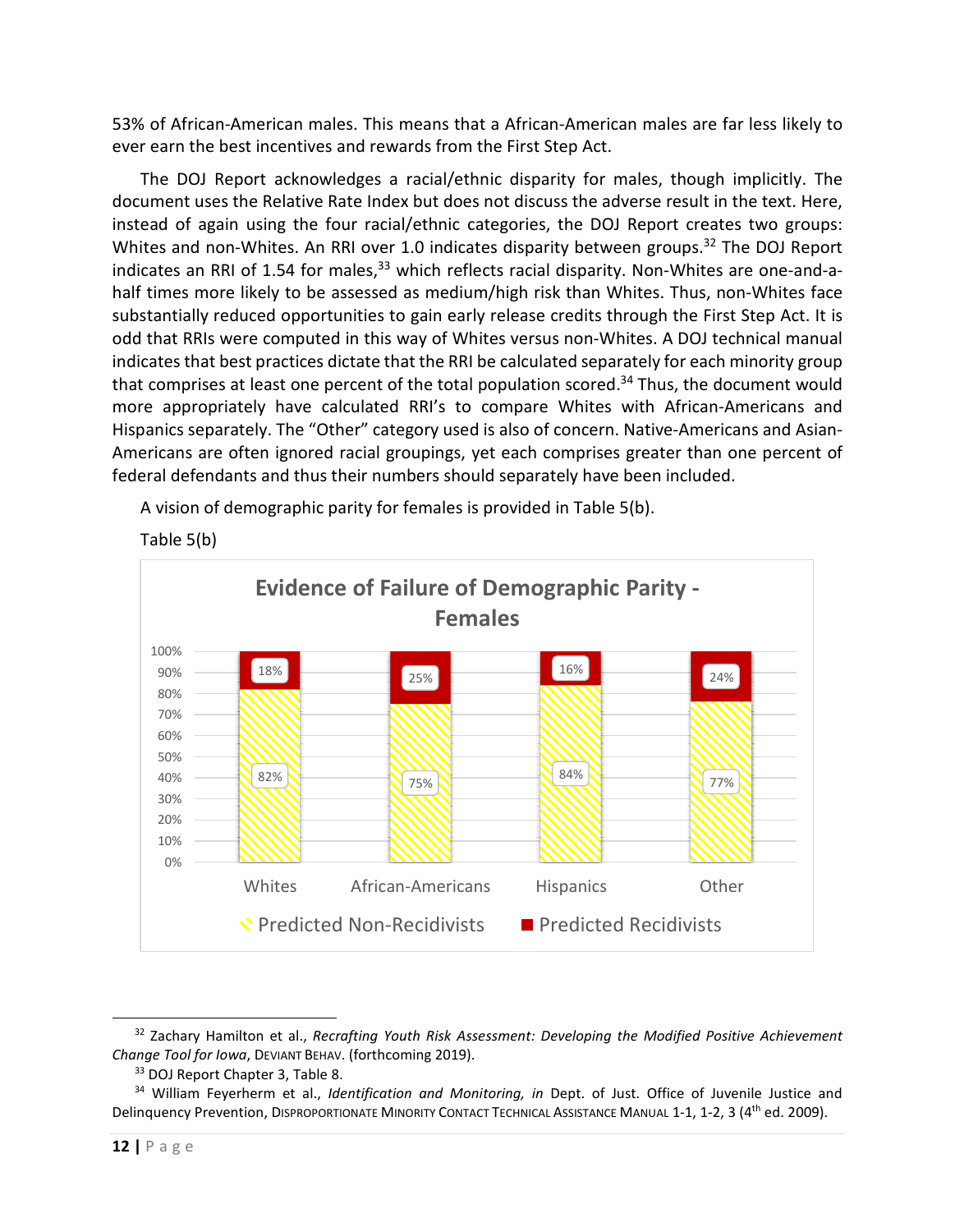Demographic parity remains a problem for females, though to a lesser degree than males. PATTERN predicted that 16% of Hispanic females would be recidivists, compared to 18% for White females and 25% for African-American females. Then, considering that predicted nonrecidivists combine the minimum and low risk categories, African-American females benefit less often from the First Step Act's incentives and rewards. The reported Relative Rate Index with Whites versus non-Whites does not indicate a significant disparity for females. But with Hispanic females having a higher rate than White females of being eligible for early release credit, this washes out the potential disparity that an RRI computation separately for Whites versus African-Americans might show. It would also be useful to understand how Native-American and Asian-American females fare.

Overall, these sorts of racial/ethnic disparities are concerning. The risk assessment literature has been progressive as of late in crafting and testing various ways to ameliorate disparities. But to do so one would need to employ more data points than are provided in the DOJ Report. An interested party with access to the underlying datasets could look for which risk factors in PATTERN might be driving the disparities and then work on corrections that try to save predictive ability while reducing group inequities. For example, if criminal history measures account for a substantial portion of the discrepancies for African-Americans, then modifying criminal history in risk-sensitive ways may improve the tool and its equitable outcomes. Likely options could be to discount prior history with crack cocaine or marijuana arrests, both of which tend to be associated with differential policing practices in poorer areas. Excising misdemeanors from criminal history and recidivism definitions may also result in more equitably fair scores. As well, if the educational score suggests that it is a proxy for minority neighborhood disadvantage, then a fix to it might drive down disparate impact.

Notably, there are other ways to assess for test bias. The DOJ Report suggests one of them when it notes that "[t]o be racially unbiased or neutral, the tool should ensure race and ethnicity have no effect on the tool's outcomes, specifically the prediction of whether an individual will recidivate, once the tool is controlled.<sup>"35</sup> The description and its accompanying footnote is referring to what has been nicknamed the Cleary method involving hierarchical regression models.<sup>36</sup> This type of test is respected, yet for some reason the DOJ Report does not actually use it. One with access to the underlying datasets could usefully employ this method to assess racial/ethnic bias further.

<sup>&</sup>lt;sup>35</sup> DOJ Report, at 28.

<sup>36</sup> Melissa Hamilton, *The Biased Algorithm*, 56 AM. CRIM. L. REV. 1553 (2019), http://epubs.surrey.ac.uk/id/eprint/852008.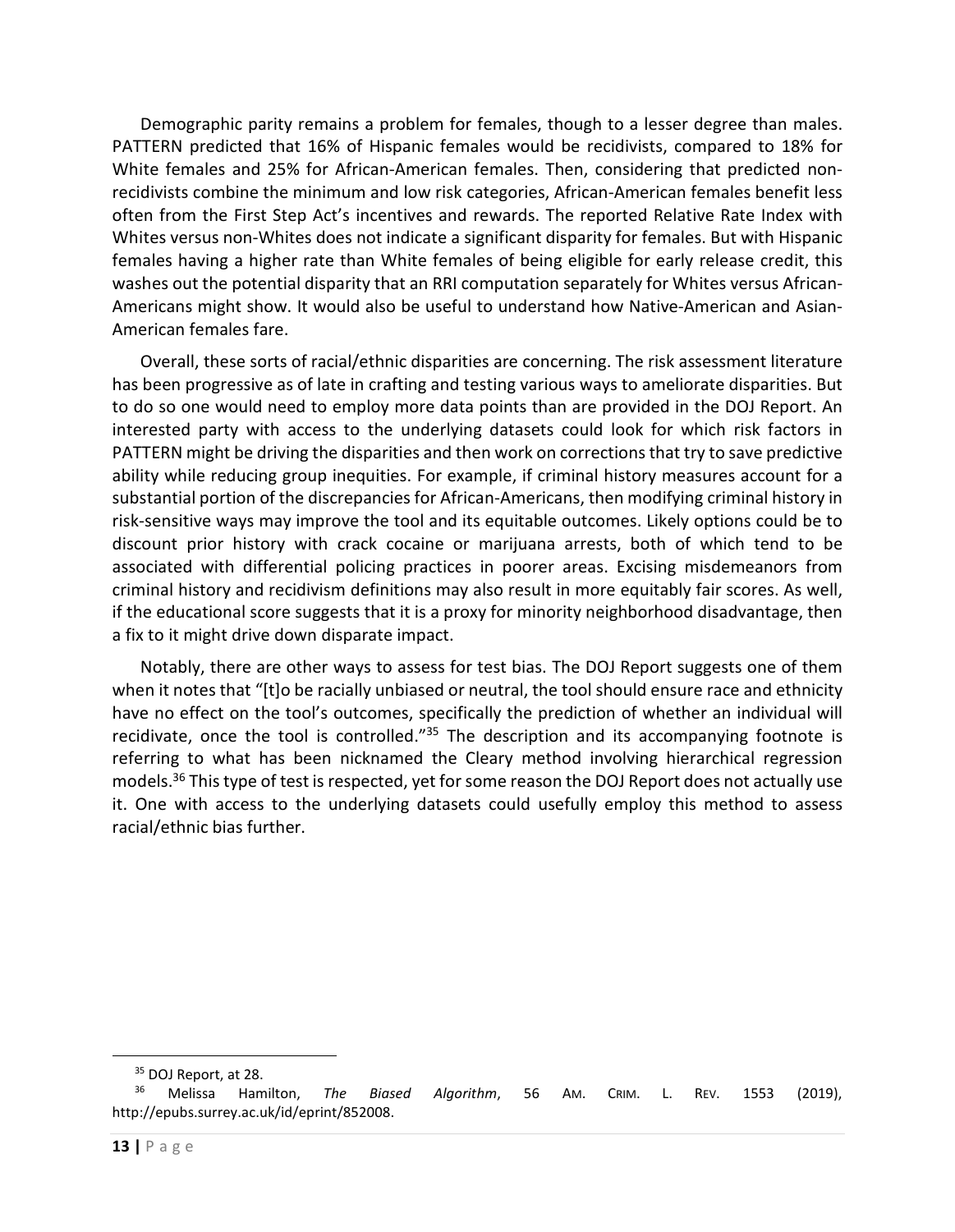# *Differential Calibration*

The algorithmic fairness definition of equal calibration requires that tool outcomes mean the same thing across groups. Table  $6(a)^{37}$  shows general recidivism rates for males by PATTERN risk category.

Table 6(a)



Table 6(a) indicates that risk categories do not mean the same thing across racial/ethnic lines for males. For example, a low risk outcome sees a 26% general recidivism rate for Hispanics but a 38% for Other. A medium risk outcome means a 46% chance of reoffending for Hispanics but a 65% general recidivism rate for Other. Table 6(a) also indicates that PATTERN tends to overpredict risk for African-American and Hispanic males while underpredicting for Other.

The differential calibration is worse for violent recidivism in males, as seen in Table 6(b).<sup>38</sup>

<sup>37</sup> DOJ Report Chapter 3, Table 9.

<sup>&</sup>lt;sup>38</sup> DOJ Report Chapter 3, Table 10.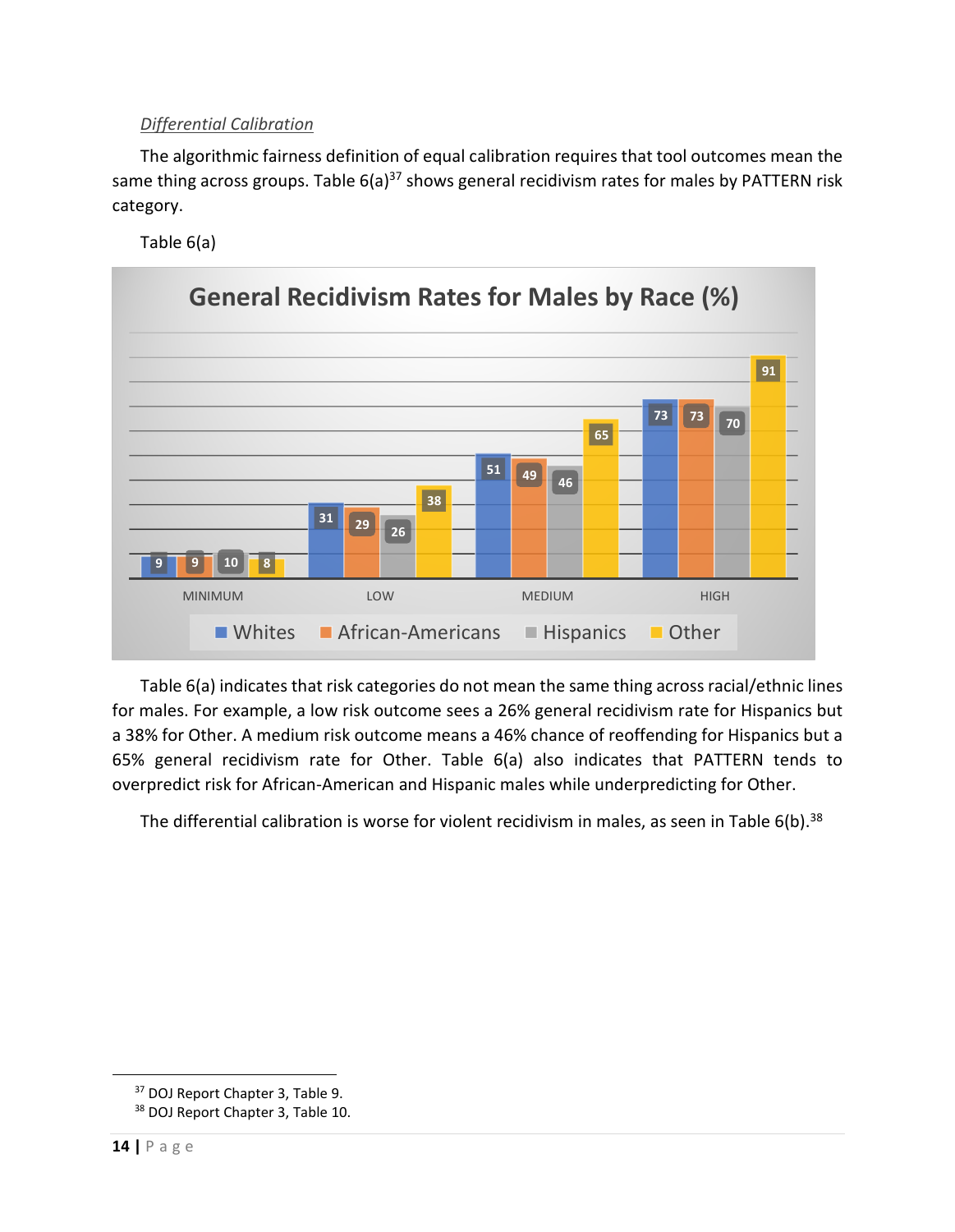Table 6(b)



Again, the PATTERN risk categories do not mean the same thing across racial/ethnic groups for males for violent recidivism. The most significant difference is at the high risk category whereby 26% of Whites and Hispanics violently reoffended, compared to 34% for African-American males. Table 6(b) indicates that PATTERN underpredicts violent recidivism for African-American and Other males in the medium and high categories. We next can observe how well PATTERN is calibrated for females by race/ethnicity for general recidivism in Table 6(c).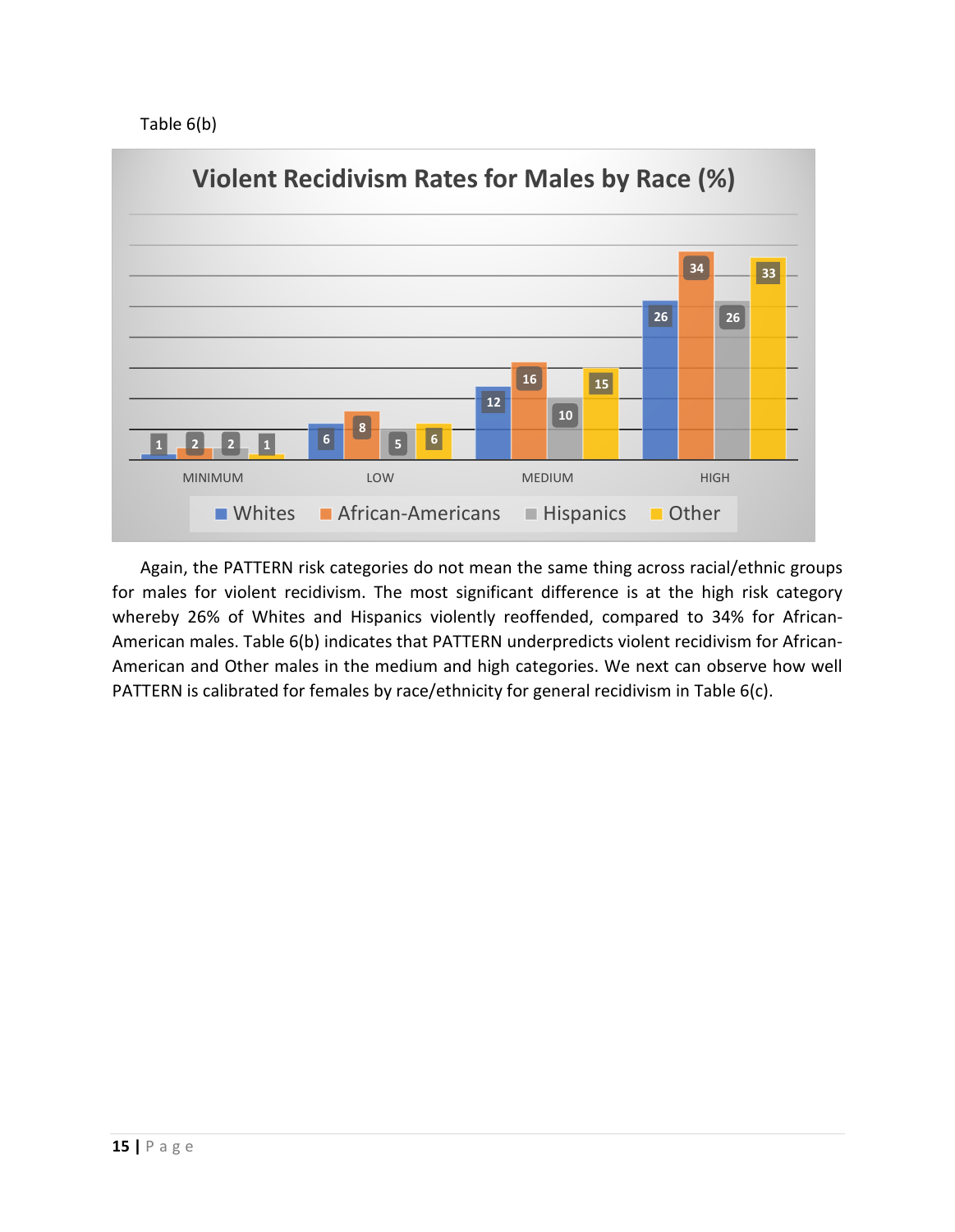Table 6(c)



Table 6(c) indicates the most significant problem is in the low risk category, with significant variations across racial/ethnic groups for women. The situation, though, is more dire for violent recidivism in females, as indicated in Table 6(d).

Table 6(d)

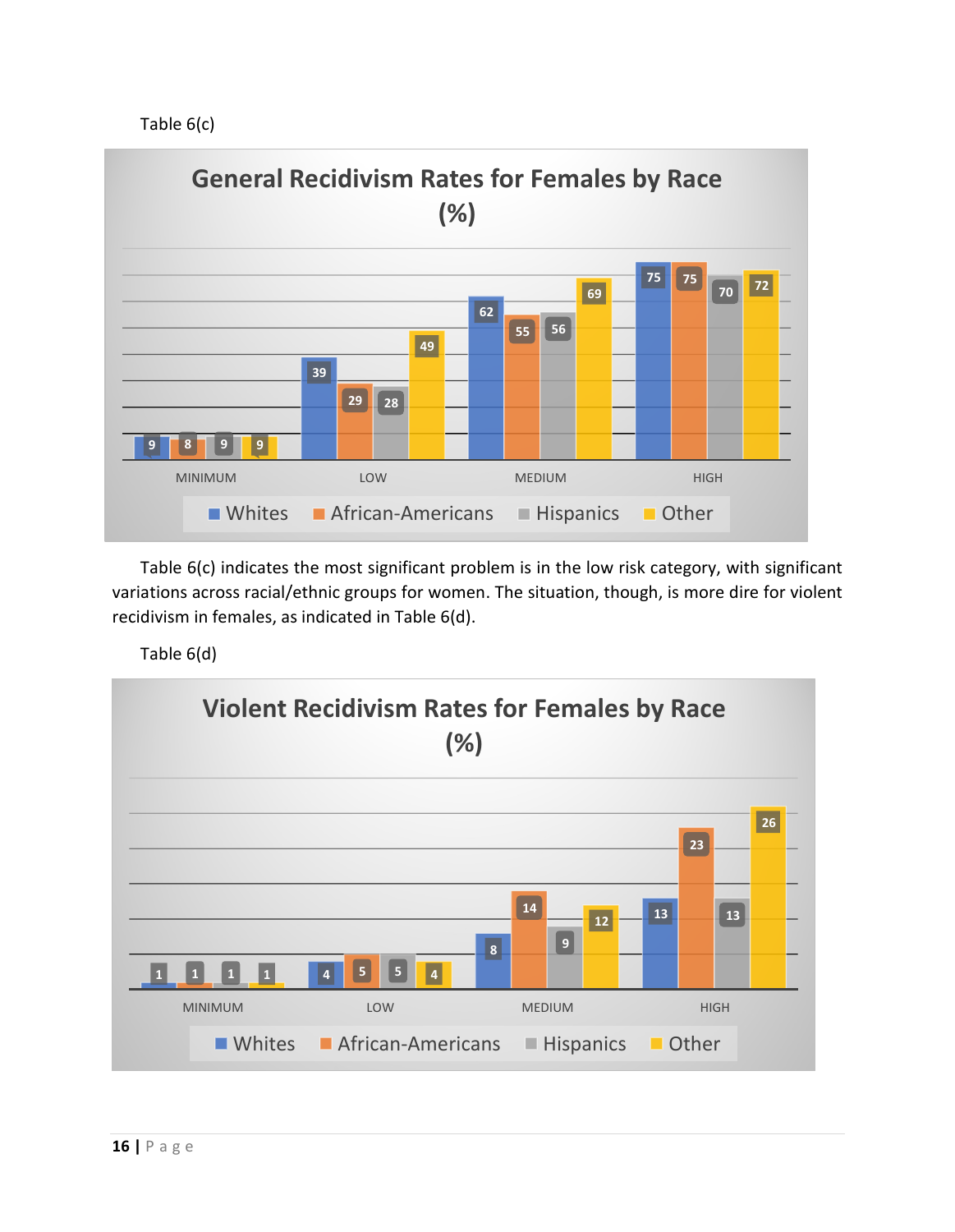For violent recidivism, PATTERN significantly varies in performance in the medium and high risk groups for women. This means that PATTERN risk categories just do not perform similarly across racial groups for women.

#### *Improvements*

The PATTERN risk tool can better achieve the goals of the First Step Act through a variety of steps.

- 1. It is of questionable value and equity to include all arrests. One of the developers has written that risk assessment used by a department of corrections for sentenced prisoners ought rightly to focus on reincarcerations and reconvictions on violent crimes and felonies, rather than on less serious offenses or arrests.<sup>39</sup> Faye Taxman. one of the Independent Review Committee members, has similarly critiqued tools when "measures of criminal history tend to treat all crimes the same without prioritizing more serious criminal behavior."<sup>40</sup> Misdemeanors, technical violations, and arrests are poor proxies to actual, serious offending. By definition, any proxy measures for crime will be fundamentally inaccurate.<sup>41</sup> Arrests, in particular, are troubling because of their relatively low evidentiary bar and the fact they may instead reflect differential and discriminatory policing practices that disproportionately target minorities. Thus, to echo suggestions by other contributors, the tool might better focus on serious and violent convictions.
- 2. The significant error rates in overpredicting recidivism undermines the goal of the First Step Act to incentivize all offenders to undertake rehabilitative programming and otherwise reduce their risk levels. There is an easy fix. Changing the cut-points higher between low and medium would be the single most important resolution. This would automatically increase the number of prisoners eligible to earn and apply early release credits. In reality, there is no single method for determining cut-points. One of PATTERN's developers has written about this. The method chosen for PATTERN of using fractions of the base rates is, as he has admitted, "somewhat arbitrary."<sup>42</sup> Using another option or simply changing these fractions may yield fewer false positives and permit more prisoners to gain the advantages of engaging with needs-based programming.

<sup>39</sup> Zachary Hamilton et al., *Customizing Criminal Justice Assessments*, *in* HANDBOOK ON RISK AND NEED ASSESSMENT: THEORY AND PRACTICE 536, 562-64 (Faye S. Taxman ed., 2017).

<sup>40</sup> Faye S. Taxman & Amy Dezember, *The Value and Importance of Risk and Need Assessment (RNA) in Corrections & Sentencing: An Overview of the Handbook, in* HANDBOOK ON RISK AND NEED ASSESSMENT: THEORY AND PRACTICE 22, 32 (Faye S. Taxman ed., 2017).

<sup>&</sup>lt;sup>41</sup> MICHAEL VEALE, THE LAW SOCIETY, ALGORITHMS IN THE CRIMINAL JUSTICE SYSTEM 18 (2019).

<sup>42</sup> Zachary Hamilton et al., *Customizing Criminal Justice Assessments*, *in* HANDBOOK ON RISK AND NEED ASSESSMENT: THEORY AND PRACTICE 536, 561 (Faye S. Taxman ed., 2017).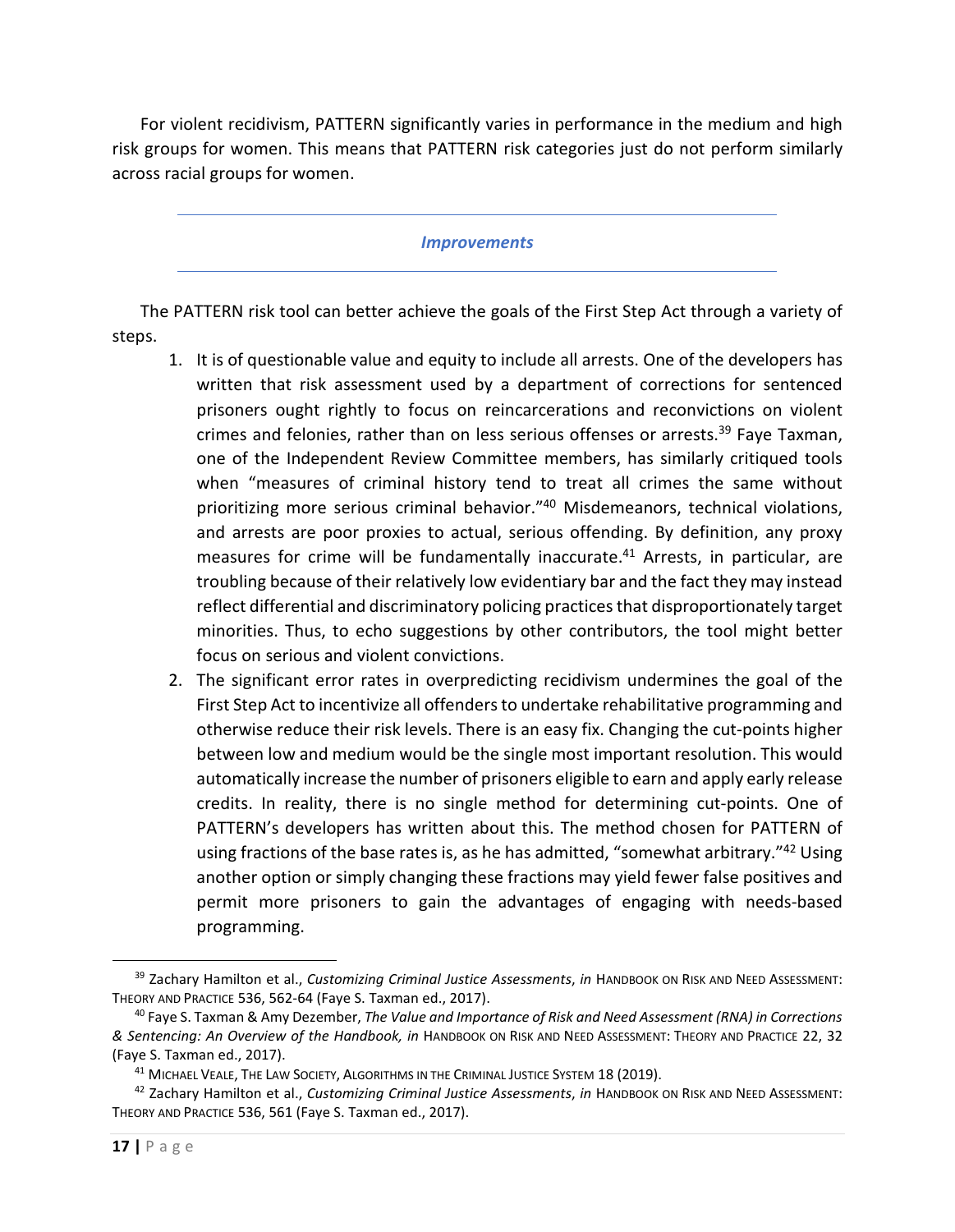- 3. Cut-points should be increased for another reason. Increasing cut-points can reduce the significant false positive rates and false discovery rates. The size of these error rates conflict with the goals of the First Step Act.
- 4. PATTERN could better represent the evidence-informed literature by incorporating additional protective factors that moderate (lessen) the salience of a risk factor or promotive factors that predict desistence (the flip side of a risk factor).<sup>43</sup>
- 5. Empirical research confirms the age-crime curve. As a result, the factor of age at assessment should have gradated negative points as age increases. Currently, the age at assessment only have positive points, all indicating increased risk with the sole exception of those over 60 years, which have zero points. Other tools more appropriate deduct points in significant increments as age increases.
- 6. Research indicates that the salience of criminal history as a risk factor fades over time. As a result, some mechanism should be seriously considered to reduce the points for criminal history as such events become stale over time.
- 7. Weights for dynamic factors should be substantially increased to more realistically allow prisoners to lower their risk scores with risk-reducing activities. The DOJ Report asserts that 99% of prisoners can reduce their risk category to low. As the current point totals significantly weight static factors, this statistic is implausible.
- 8. The final Risk Level Categories could be modified to allow more offenders to gain greater advantages of the First Step Act by assuming a lower risk outcome. For example, a person who scored low risk on the violent recidivism tool and medium risk on the general recidivism tool should be assigned a low risk final category rather than medium as currently applied.
- 9. It appears that many of the factors overlap without justification provided. This raised some questions about double and triple counting of the same events.
	- a. Can the same violent offense be counted multiple times, such as in the Criminal History Score, Infraction Convictions, Instant Offense Violent, History of Violence, and/or Sex Offender?
	- b. Can the same sex offense be counted multiple times, such as in the Criminal History, Infraction Convictions, Instant Offense Violent, History of Violence, and/or Sex Offender?
	- c. Can a single infraction count as both any infraction and then again as a violent/serious infraction?
	- d. Can a single infraction also count in the BRAVO criminal history factor and/or the sex offense (such as on a reassessment)?
	- e. Young age can be counted twice for young prisoners whose index arrest/conviction (the DOJ Report is inconsistent on whether it is age at first

<sup>43</sup> John Monahan & Jennifer Skeem, *Risk Assessment in Criminal Sentencing*, 12 ANN. REV. CRIM. PSYCHOL. 489 (2016).